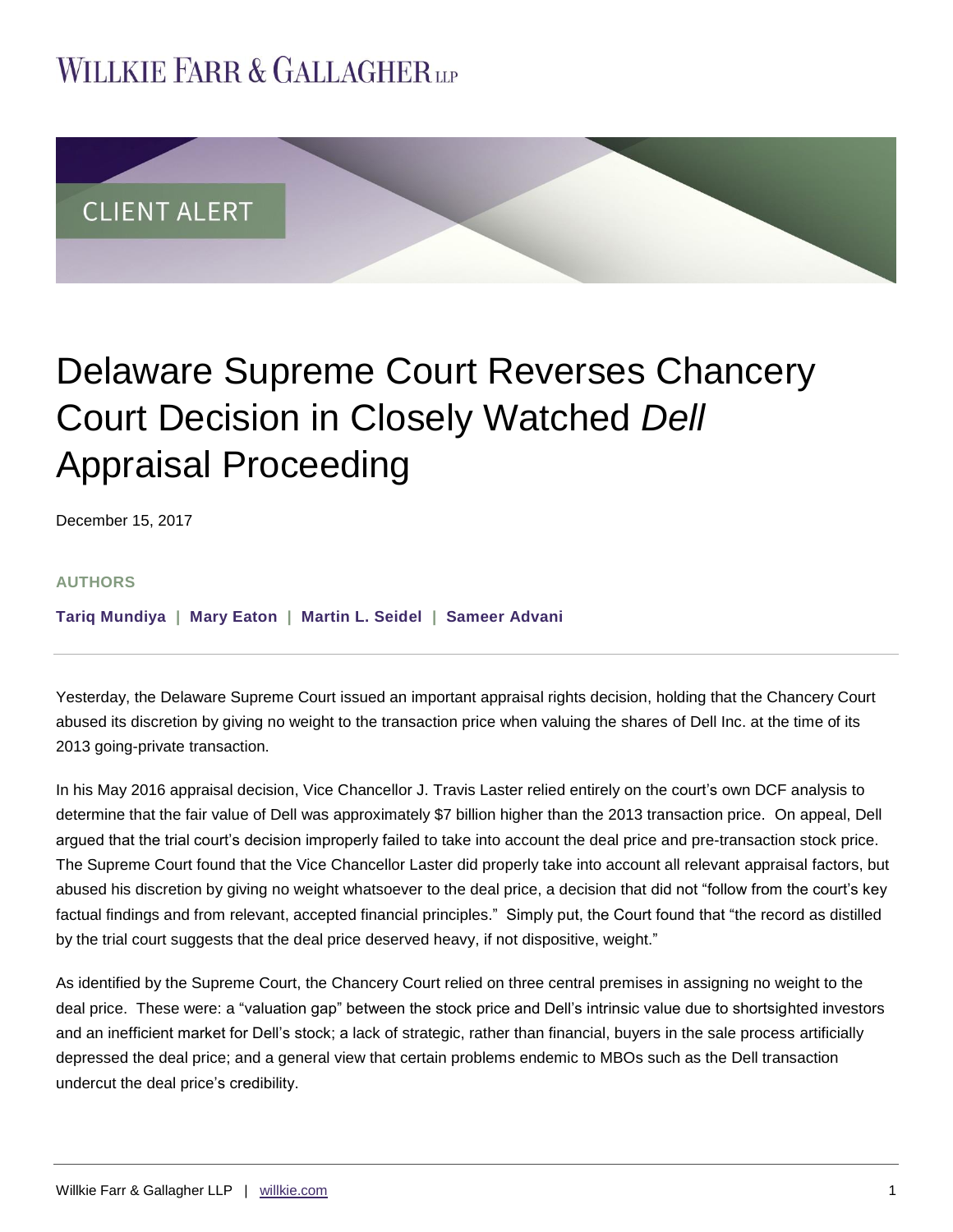## **Delaware Supreme Court Reverses Chancery Court Decision in Closely Watched** *Dell* **Appraisal Proceeding**

The Supreme Court rejected each of these premises in turn:

- The Supreme Court found that Vice Chancellor Laster's basis for finding a "valuation gap" was not supported by the record, which instead showed that Dell's stock was trading in an efficient, liquid, and transparent market, which was fully capable of assessing the company's long-term outlook.
- Citing its recent decision in *DFC Global Corp. v. Muirfield Value Partners,* 2017 WL 3261190 (Del. Aug. 1, 2017), the Supreme Court reiterated that there is "no rational connection between a buyer's status as a financial sponsor and the question of whether the deal price is a fair price." Here, the Supreme Court found that "Dell's sale process bore many of the same objective indicia of reliability that we found persuasive enough to diminish the resonance of any private equity carve out or similar such theory in *DFC*."
- The Supreme Court disagreed that any of the "theoretical characteristics" of MBOs identified by the trial court such as the ineffectiveness of go-shops or the threat of a "winner's curse" that could inhibit a third-party topping bid—"detracts from the reliability of the deal price on the facts presented here."

While the decision continues to underscore the importance of deal price in appraisal cases, the Supreme Court once again explicitly declined to create a bright line rule: "We are not saying that the market is always the best indicator of value, or that it should always be granted some weight. We only note that, when the evidence of market efficiency, fair play, low barriers to entry, outreach to all logical buyers, and the chance for any topping bidder to have the support of Mr. Dell's own votes is so compelling, then failure to give the resulting price heavy weight … abuses even the wide discretion afforded the Court of Chancery in these difficult cases."

In light of its findings as to the substantial probative value of the deal price and other market indicia, the Supreme Court also questioned the trial court's reliance on its own DCF calculations, which had to reconcile the \$28 billion gap in the competing valuations submitted by the parties' experts. The Supreme Court acknowledged that a DCF analysis could provide a "helpful data point" for the court's valuation, but cautioned that where, as here, "a robust sale process" has occurred, "the Court of Chancery should be chary about imposing the hazards that always come when a law-trained judge is forced to make a point estimate of fair value based on widely divergent partisan expert testimony."

The Supreme Court remanded the case to the Chancery Court for further proceedings, noting that the court could enter judgment at the deal price with no further proceedings, or, if the court chooses another route to ascertain fair value, it should do so in conformity with the Supreme Court's guidance and explain its rationale for its assessment of the relevant factors and weightings assigned to those factors.

The risks of appraisal litigation in M&A transactions is well established. Companies assessing M&A transactions must consider such risks as a matter of course in addition to the risk of class action litigation. While *Dell* deliberately does not lay down a bright line rule, it nevertheless gravitates towards deal price as the proper estimate of fair value. Large